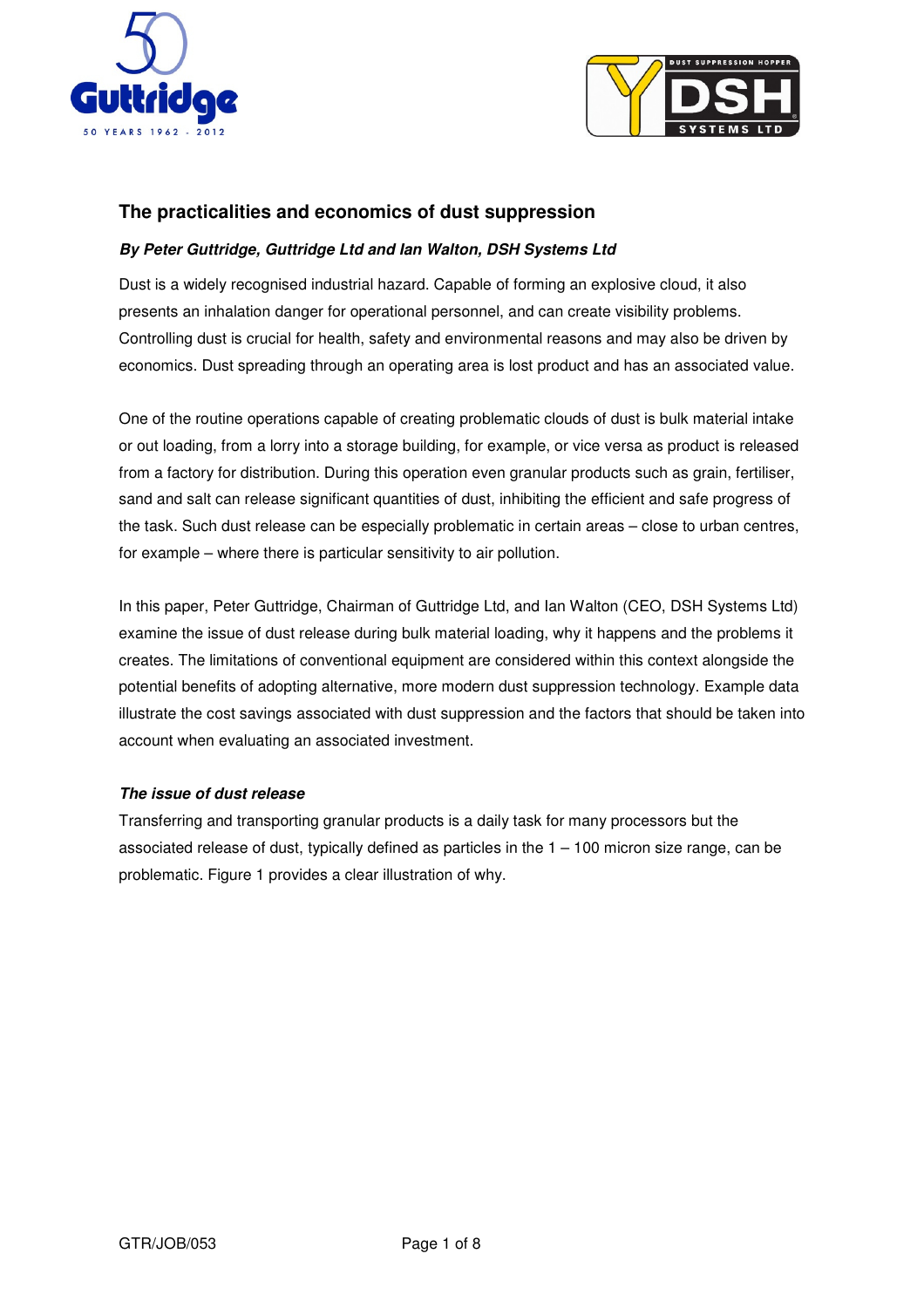





**Figure 1: The release of dust during bulk out loading can present a major health, safety or environmental hazard** 

The dust cloud visible here consists of fine particles that are escaping from the bulk material flow. These may originate from the 'as manufactured' product, which may have a defined fines content, or may result from attrition during transit. Many grain feeds may be transported in an 'as harvested' state that includes significant quantities of fine dusty dirt. In each case, as the material flows, these fine particles escape from the bulk, spreading into the surrounding environment on air currents induced by the bulk flow, and any prevailing wind. The result is a dust cloud that can present difficulties for a number of reasons:

• Environmental contamination

From an environmental perspective the release of dust is, most immediately, an issue of air contamination. This is an important and growing problem as the potential hazards of respirable dust are recognised, and population centres develop around facilities that may, in the past, have been some distance from a community of any size. However, fugitive dust emissions are also a potential source of watercourse degradation and their monitoring is becoming increasingly stringent for this reason too. Tackling environmental issues is becoming critical for facilities anxious to secure good community relationships and an ongoing licence to operate in the face of tightening legislation.

**Explosion hazard:** 

The fine nature of particles present in a dust can, under certain circumstances, promote very rapid reaction/combustion, which is why dust clouds formed from flammable materials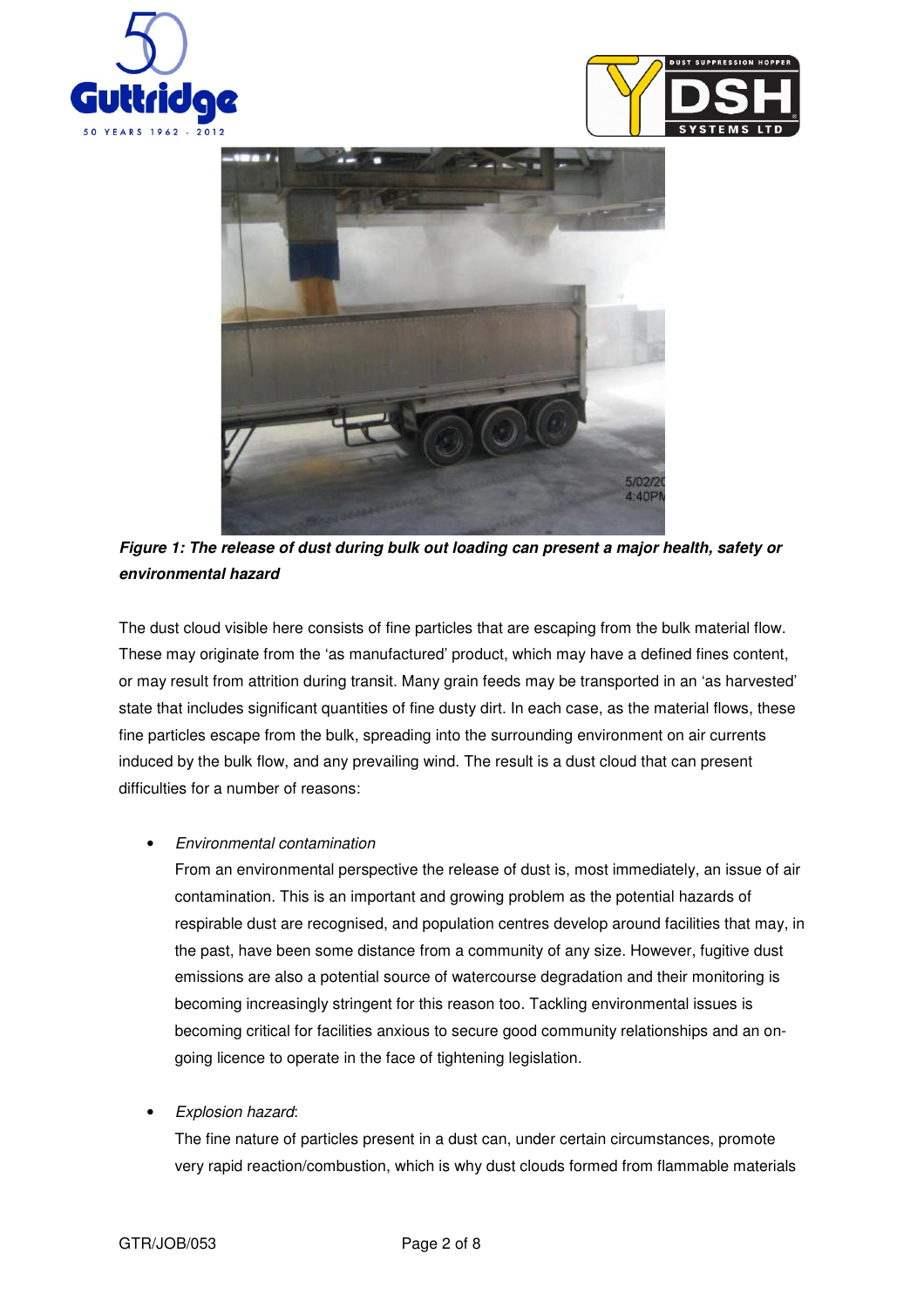



have explosive potential. The lowest concentration of dust in air that is capable of supporting an explosion1 (the "lower explosive limit") varies from material to material but typically lies in the range 10 to 500 g/m<sup>3</sup>. While this figure may seem quite low, it represents a relatively dense fog of particles and so, in practice, is relatively rarely exceeded during routine loading operations.

## • Operator safety

Certain dusts are known to have a direct effect on health and consequently have welldefined exposure limits. Silicosis, for example, is an occupational lung disease attributed to the inhalation of crystalline silica which, as a result, carries a NIOSH recommended exposure limit of 50  $\mu$ g/m<sup>3</sup> (TWA (time weighted average) for a working day of up to 10 hours, 40 hour working week).<sup>2</sup>

More broadly however, even non-toxic dusts may be associated with a decline in lung function<sup>3</sup> making it essential for bulk material handlers to install appropriate control and exposure prevention strategies.

# • Damage to machinery

Machinery that has to operate in a dusty environment may be prone to low reliability caused by, for example, inhibited lubrication and enhanced wear. The frequent change out of filters designed to protect equipment is also a time-consuming task in dusty environments. One way to prevent such problems, and to simultaneously improve the operating environment, is to adopt an effective clean-up policy, but this too is manually intensive, adding to the overall cost of operation.

### • Loss of product

Especially for a valuable product, the amount of material lost through fugitive dust emissions can be surprisingly high, and may justify expenditure in superior bulk handling equipment. Most bulk materials are relatively low cost but even with these products the annualised overall cost of losses can be significant.

When it comes to tackling a potential dust control problem there are three possible strategies: prevention, isolation and/or control. Conventional technology is typically based on the second and third approaches while more modern, dust suppression systems tackle the problem at source.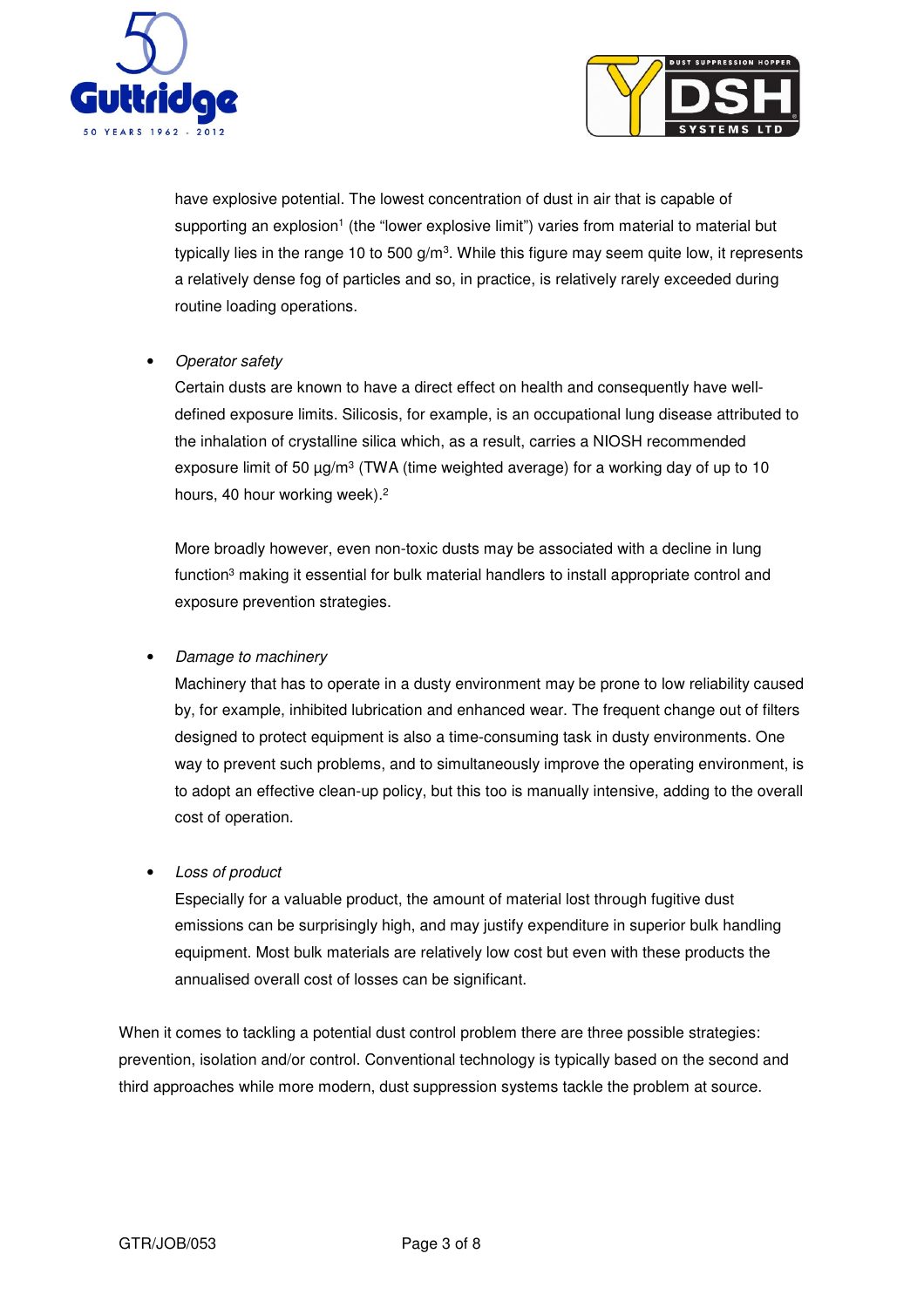



# **Conventional bulk loading equipment**

Retractable or telescopic bellows are the traditional choice when it comes to loading operations. The mode of operation of this technology is relatively simple and illustrated in figure 2. Telescopic bellows provide an enclosed route from the source of the material to its destination via a series of conical shaped ducting elements that slot into one another. These allow the length of the overall ducting to be varied to fit the application, and during loading. Bellows, around the central duct, minimise material loss.

With telescopic bellows, emptying cannot take place with the assembly fully up. The outlet is lowered as close as possible to the receiving vessel, to control material flow, but there remains a gap that is sufficient to allow dust release.



**Figure 2: Conventional telescopic bellows have inherent limitations when it comes to limiting dust release** 

Telescopic bellows are well established and relatively inexpensive, despite having a complex mechanical design to allow for the lifting up and down involved with their use. However, cables, pulleys and associated electrics are required for operational control and these, in addition to the number of moving mechanical parts, impose a substantial maintenance burden.

From a practical perspective, telescopic bellows are a flexible choice for different loading operations, but troublesome for lorries with cross members, since these bars can inhibit optimal positioning. Furthermore, as product emerges from telescopic bellows in an aerated state, airinduced segregation, the separation of dissimilarly sized particles, is also a potential problem. This can compromise the homogeneity, and value, of a product, and cause flow problems during discharge.

For many the biggest drawback of telescopic bellows, though, is the issue of dust release. In some installations this is tackled with integral dust extraction systems, others employ air extraction to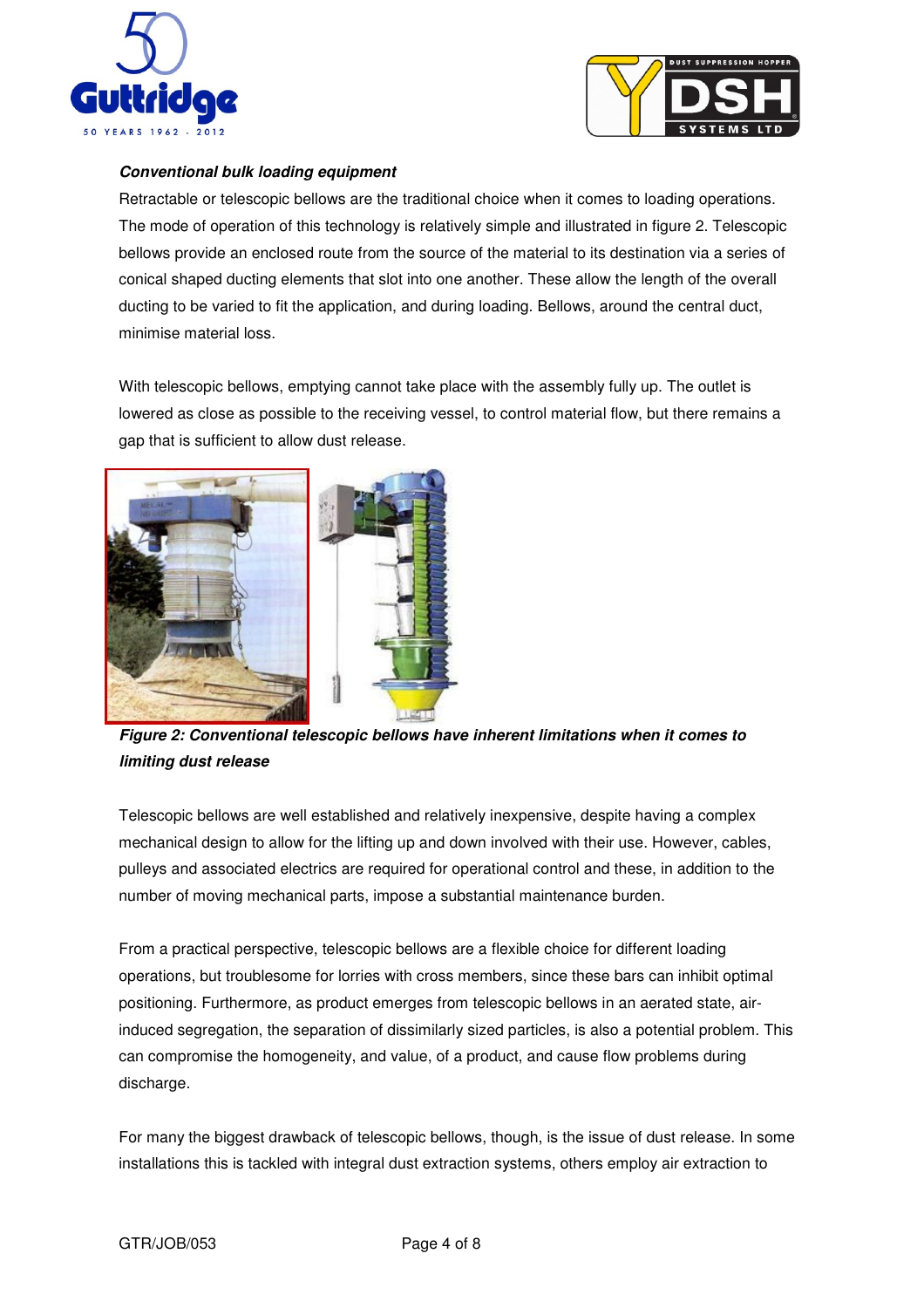



minimise dust generation, or filter out fines ahead of transport. Stringent clean-up procedures are an important control measure in many facilities. But all these complexities add to the overall cost of operation and highlight the multiple advantages of applying a solution based on prevention, rather than isolation and control.

# **Introducing the Dust Suppression Hopper (DSH)**

The Dust Suppression Hopper (DSH) prevents the formation of dust clouds during the transfer of granular solids. Figure 3 shows a DSH operating in the exact same environment as the telescopic bellows shown in figure 1, demonstrating its performance.



**Figure 3: With a Dust Suppression Hopper (DSH) the clouds of dust visible in figure 1 are simply eliminated at source.** 

Originally developed to tackle dust emissions at a fertilizer plant, the DSH is now used for a range of materials including:

- Foodstuffs salt, sugar
- Minerals and quarry products bauxite, gravel, kaolin, sands, soda ash
- Grains and stock foods corn, barley, sorghum, soya beans, wheat
- Fertilisers– superphosphates, lime, potash

This list is far from exhaustive and recent additions include compressed wood pellets and other pelleted products for the biomass industry. In general suitable materials are dry, granular and freeflowing, as fine, sticky powders do not perform so well.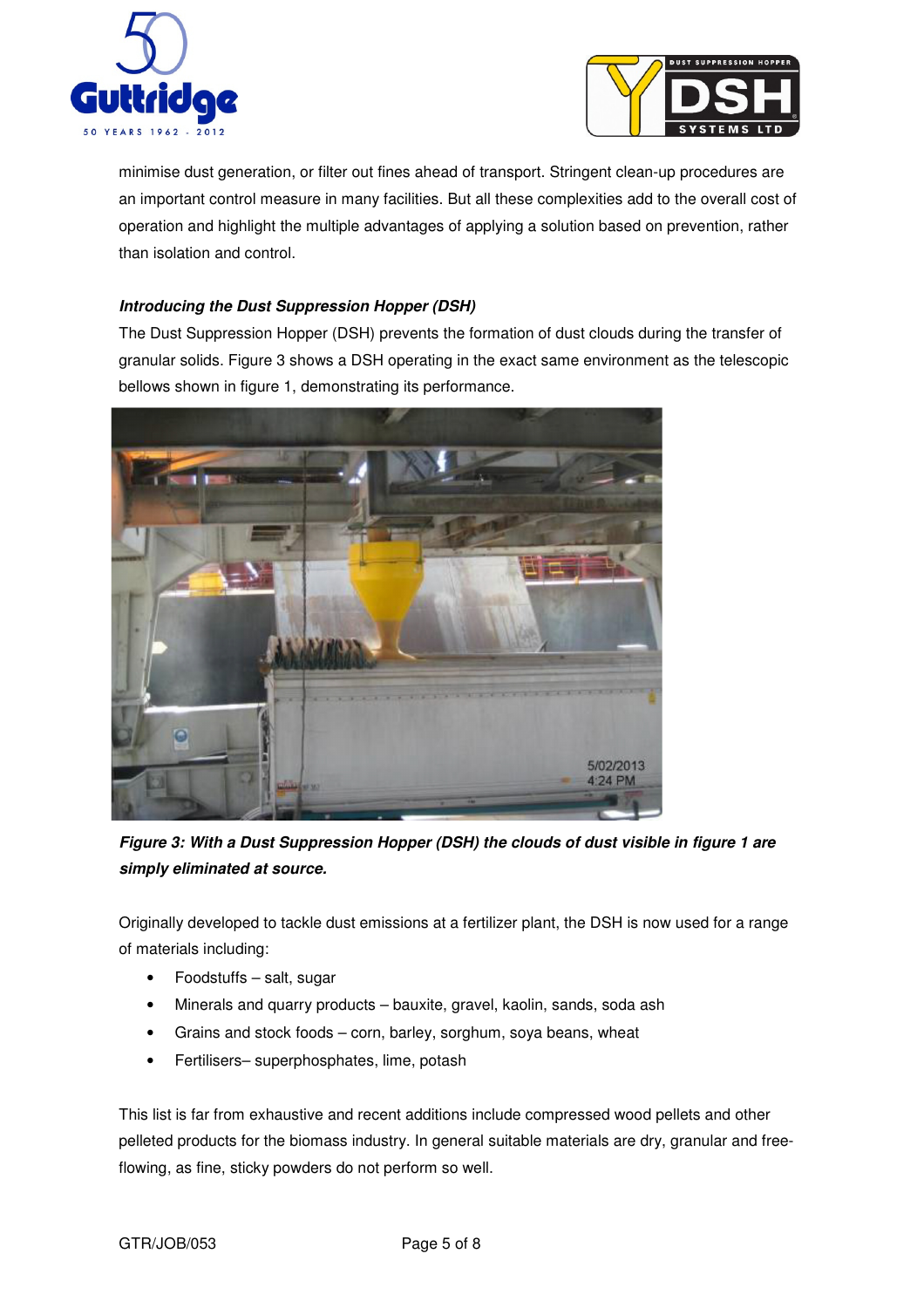



The design of the DSH marks a radical departure from conventional telescopic bellows (see figure 4) and produces a denser, less aerated flowing material phase.



**Figure 4: Schematic showing the operating principle of the DSH** 

A conical outer hopper is suspended from the top frame of the unit by a Patented Suspension system. Within the hopper is Patented Device designed to control the flow through the hopper. As material flows into the DSH its weight causes action on the suspension system and the outer hopper lowers relative to the Flow Control Device. The continuous oscillation up and down during discharge maintains the characteristic solid-looking stream of product.

Unlike a telescopic bellows a DSH is installed directly beneath a feed point, suspended at some height above a target, such as a lorry filling bay. Aside from the constrained up and down movement of the hopper this height is maintained throughout discharge. Most of the complexities associated with the telescopic bellows design are therefore eliminated. The DSH has no internal moving parts and requires no utilities for operation.

The way in which the DSH operates leads to material discharge in the form of a densified, almost solid stream containing very little air. As material flows into the hopper, from the feed silo, natural agitation and settling lead to limited air release. Then, because the material is pushed out of the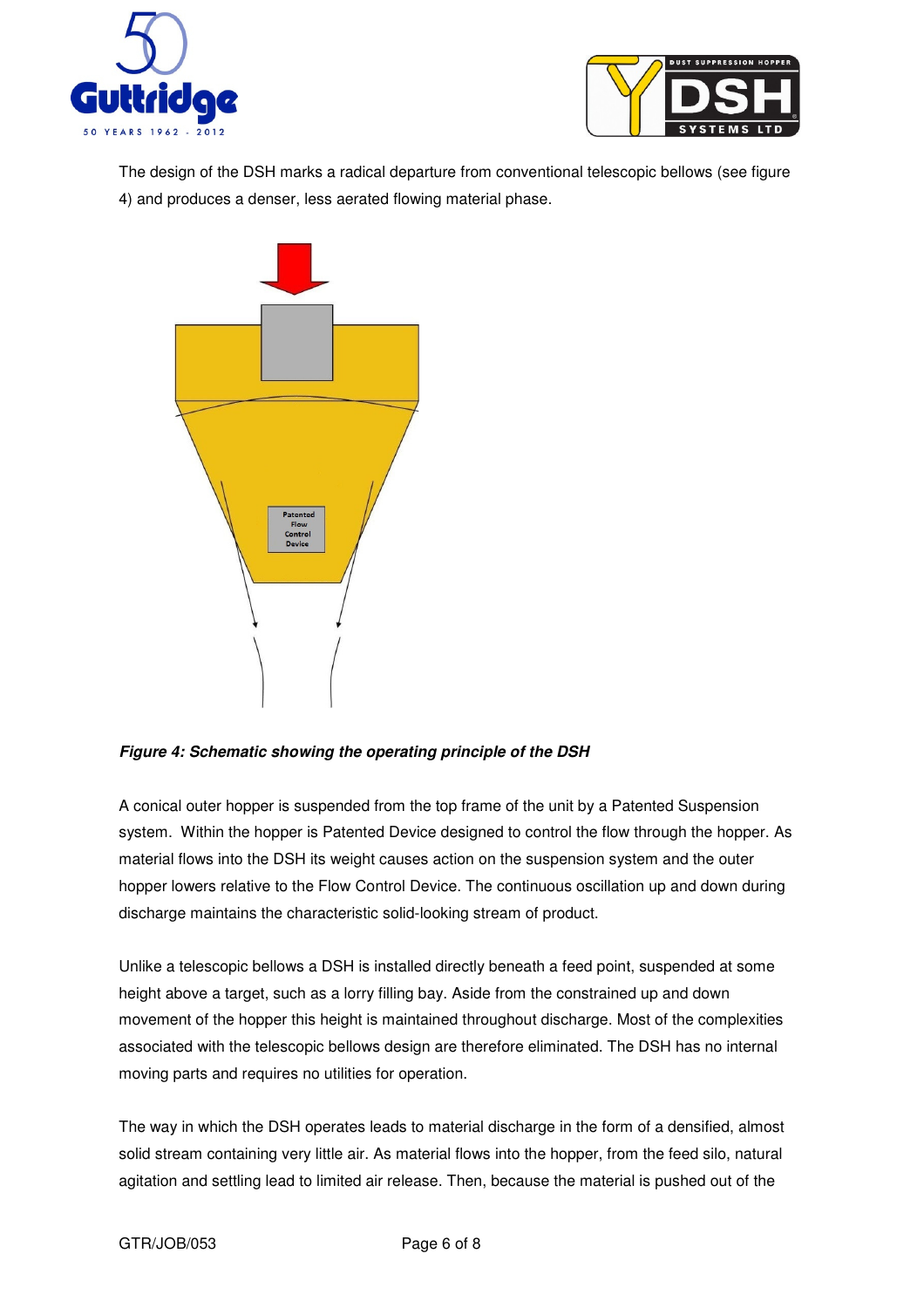



annulus against the opposing pressure of the suspension system it undergoes a further 'squeezing' action. The result is a 'condensed' stream of material that is extremely tolerant of fall height. During transfer any dust present is entrained, and drawn down into the material column, and there is minimal dust emission when the product hits the ground. The squeezing out of air also largely eliminates segregation.

The simplicity of the DSH translates into low maintenance costs and the almost complete prevention of dust release for a many industrially significant bulk materials. However, the DSH, like many newer technologies, can carry a higher upfront capital cost. This raises the question of how to financially assess different options for bulk materials loading and how to put a value against the potential benefits afforded by alternative systems.

## **Putting a value on dust suppression**

Right at the beginning of this paper we discussed the reasons why dust control is important. Returning to this list of reasons helps to formulate a strategy for assessing the value of dust suppression technology and to highlight areas where value might accrue. Where dust suppression measures make the difference between a site maintaining its license to operate, or not, then their value is clearly very high. The need to meet regulatory controls is similarly non-negotiable. In other instances though the arguments are more nuanced, creating a requirement to quantify the value of mitigation measures against their costs. The following simple calculations illustrate how savings can be calculated for some of the potential benefits.

### • Reducing clean-up costs

A daily discharge operation results in two hours of clean-up for one operator. Assuming an hourly rate of £10.00 per hour and weekday operation this equates to £5,200 per year.

If the dust suppression technology can reduce the amount of cleaning effort required by 85% then this equates to an annual saving of £4,420.

# • Eliminating fugitive fines

An operator handling product in 26 tonne loads estimates that each load contains 50 kg of fugitive fines. 10 trucks are loaded each day, for five days a week, for 48 weeks of the year. In the course of the year the total amount of fugitive fines potentially lost is therefore 120 tonnes.

The cost of the product is  $£100$  per tonne so if dust suppression technology reduces this figure by 90% that equates to an annual saving of £10,800